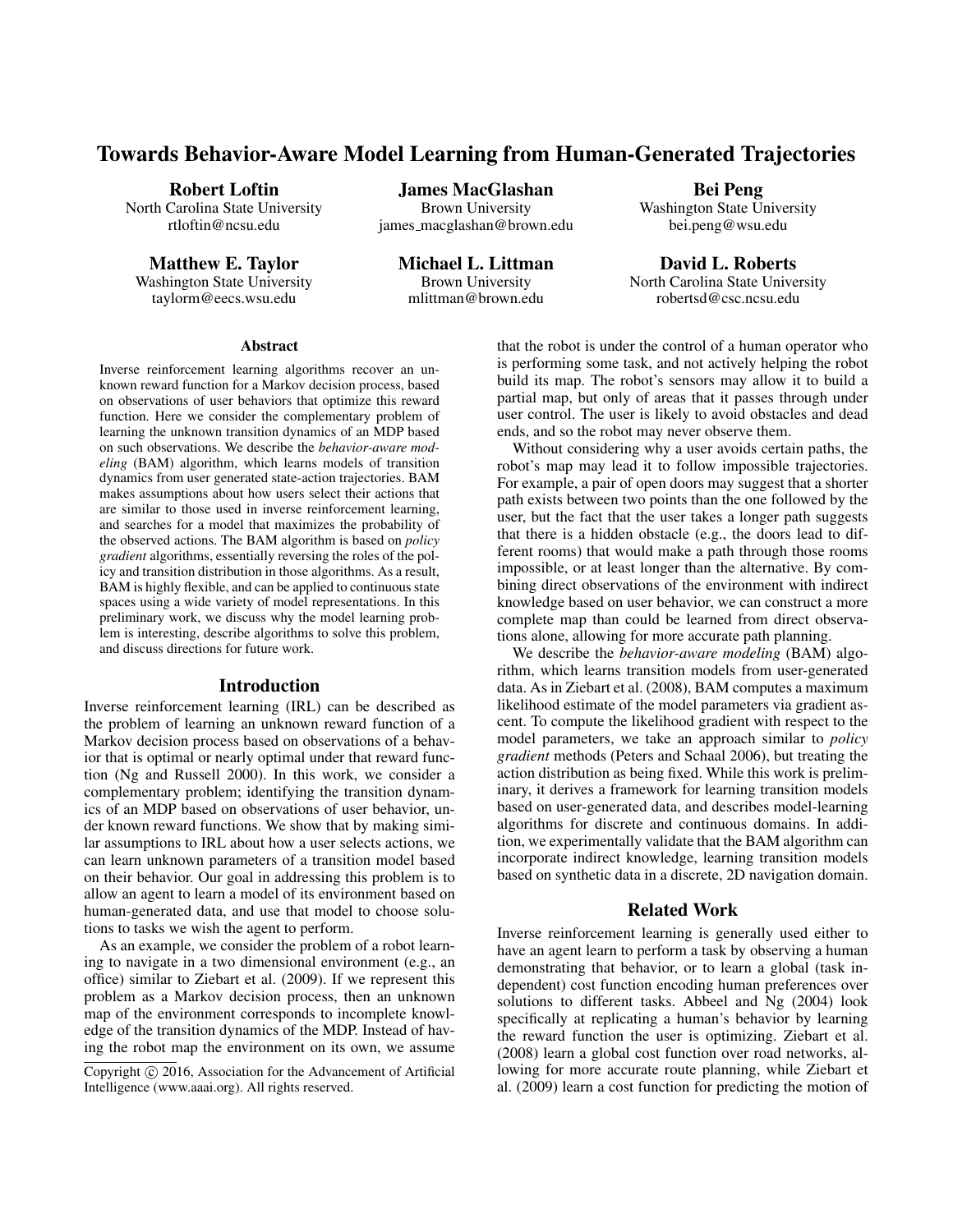pedestrians. Similarly, our work focuses on learning a taskindependent model, which can be used to find solutions to any tasks the agent might be asked to perform.

IRL methods differ in the assumptions they make about how the actions are selected. Ng and Russell (2000) and Abbeel and Ng (2004) assume that the observed policy is optimal under the reward function, while Ramachandran and Amir (2007) assume that users sample actions from a softmax distribution based on their expected return given that subsequent actions are optimal. Ziebart et al. (2008) use a less greedy assumption such that the total reward roughly follows a softmax distribution. We use these same assumptions about how user actions are selected to infer the model.

#### **Motivation**

The transition dynamics of an environment are often much more complex than the reward function, and so learning an accurate transition model may require more data than learning a reward function. We therefore need to ask what advantage there is to learning an explicit transition model. In cases such as 2D mapping where transition dynamics are only partially known, one could encode the unknown information as a global cost function (e.g., assign high cost to blocked states). The limitation of this approach is apparent when we want to plan under different reward functions. The cost function may simply overwhelm the reward function, leading to undesirable behaviors such as remaining in the same location instead of passing through a high-cost area to reach a goal. Ziebart (2010) overcome this problem by imposing task-specific constraints on the behavior generated by the agent, such as requiring that all trajectories end in the goal state. When such constraints cannot be easily described, do not exist, or make planning difficult, a global cost function alone may not be able to capture the way in which each task-specific reward function affects the choice of policy.

Another potential advantage of learning transition models is that we generally have more prior information about the model than we do about the reward function. In IRL, the reward function is treated as being internal to the user, and thus can only be recovered from the user's actions. The transition dynamics, on the other hand, are observable directly from transition data, without considering the user's policy. We may also have additional information, such as sensor data indicating the presence of obstacles. Finally, we note that IRL generally requires that the transition dynamics are known or have already been learned. BAM can therefore complement IRL by improving the quality of the learned model.

#### **Preliminaries**

We represent the environment in which the agent operates as a Markov Decision Process (MDP) defined by  $\{S, A, T\}$ . S and A are the state and action spaces, while  $T(s, a, s')$  is the (partially unknown) state transition distribution (or density for continuous state spaces). A single task is defined by a reward function  $R$ , and we wish to learn an approximation of  $T$  which will allow the agent to select a policy for any given  $R$ . This model is learned from training data  $D$  generated by a user who we assume knows the true transition

dynamics T. Each of the k entries  $D_i \in D$  consists of a state-action trajectory  $\zeta_i = \{s_1, a_1 \dots s_{\tau_i}, a_{\tau_i}, s_{\tau_i+1}\}\$ , and a complete reward function  $R_i$  and discount factor  $\gamma_i$  under which that trajectory was generated. In our experiments, this reward function takes a value of 1 at the known goal state  $s_i^*$ , and 0 everywhere else. We are given a parametric space of transition models  $T_{\theta}(s, a, s')$ , and attempt to maximize the likelihood of the parameters  $\theta$  given D, that is

$$
\theta^* = \arg\max_{\theta} p(D|T = T_{\theta})
$$
 (1)

The choice of model spaces may encode a significant amount of domain knowledge. In the case of 2D navigation, we assume that the dynamics in empty space are known, and what needs to be learned are the locations of unobserved obstacles. We consider two different assumptions about how actions are selected by the user. The first is based on the assumption used in bayesian inverse reinforcement learning (Ramachandran and Amir 2007). In that work, it is assumed that actions are selected according to

$$
\pi(s, a) = p(a|s) \propto e^{\beta Q^\star(s, a)},\tag{2}
$$

where  $Q^*(s, a)$  is the expected return starting in state s taking action a, and then following the optimal policy  $\pi^*$ . The alternative assumption, based on the maximum-entropy IRL approach (Ziebart et al. 2008), is that

$$
\pi(s, a) \propto e^{\beta Q^{\approx}(s, a)},\tag{3}
$$

where  $Q^{\approx}(s, a)$  is the solution to the soft Bellman equations,

$$
Q^{\approx}(s,a) = R(s) + \gamma \sum_{s' \in S} T(s,a,s') V^{\approx}(s')
$$
 (4)

$$
V^{\approx}(s) = \sum_{a \in A} Q^{\approx}(s, a) \frac{1}{Z(s)} e^{\beta Q^{\approx}(s, a)}.
$$
 (5)

Where  $Z(s)$  is a normalization term for the action distribution for s. When the transition dynamics are deterministic, this assumption is equivalent to assuming that state-action trajectories have a probability proportional to the exponent of their total reward. Under either of these assumptions, BAM finds a maximum likelihood estimate of the transition model parameters via gradient ascent.

#### Behavior-Aware Modeling

The log-likelihood of  $\theta$  given trajectory data D is  $L(\theta; D)$  =  $\sum_{i=1}^{k} L(\theta; \zeta_i, R_i, \gamma_i)$ . The gradient of  $L(\theta; \zeta, R, \gamma)$  is

$$
\nabla_{\theta} L(\theta; \zeta, R, \gamma) = \sum_{i=1}^{\tau} \left[ \beta \nabla_{\theta} Q(s_i, a_i) -\beta \nabla_{\theta} V(s_i) + \nabla_{\theta} \ln T_{\theta}(s_i, a_i, s_{i+1}) \right],
$$
\n(6)

where Q can be either  $Q^*$  or  $Q^{\approx}$ . This gradient combines the probability of each observed transition with the probability of each action. Since we assume the user chooses their actions based on the expected return under the true model, we have to consider how changes to the model will affect their choice of actions. For both  $Q^*$  and  $Q^{\approx}$ 

$$
\nabla_{\theta} Q(s, a) = \gamma \mathbf{E}_{s' \sim T_{\theta}(s, a, *)} \left[ \nabla_{\theta} V(s') \n+ V(s') \nabla_{\theta} \ln T_{\theta}(s, a, s') \right]. \tag{7}
$$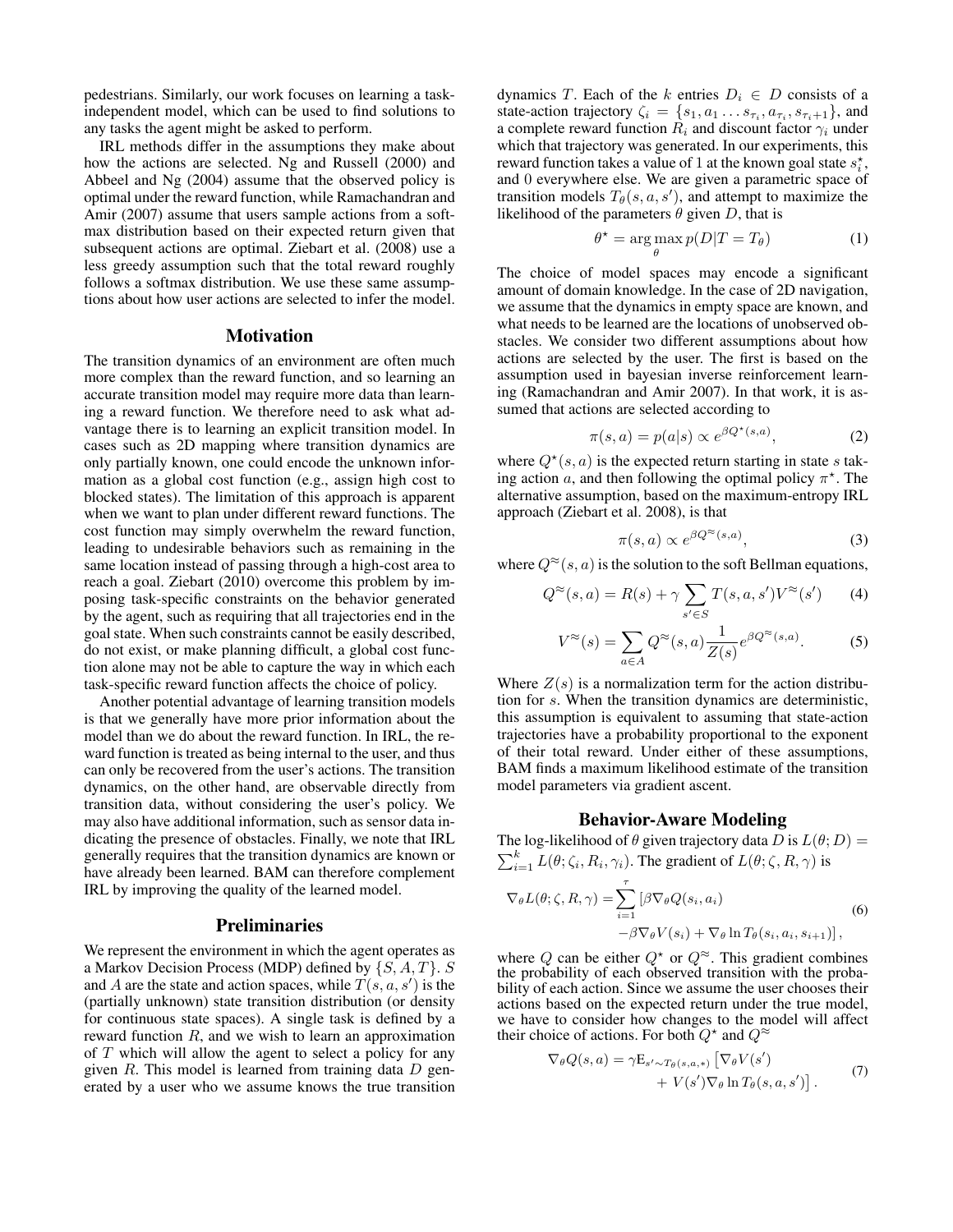Where actions are assumed to be selected as in Equation 3, we have  $Q = Q^{\approx}$ , the gradient of which is

$$
\nabla_{\theta} V^{\approx}(s) = \mathbb{E}_{a \sim \pi^{\approx}(s,*)} \left[ \nabla_{\theta} Q^{\approx}(s, a) + \beta \nabla_{\theta} Q^{\approx}(s, a) \left( Q^{\approx}(s, a) - V^{\approx}(s) \right) \right], \quad (8)
$$

with  $\pi^{\approx}$  defined such that the expected return  $Q^{\pi^{\approx}}$  following  $\pi^{\approx}$  is equal to  $Q^{\approx}$ , that is  $\pi^{\approx}(s, a) \propto \exp\{\beta Q^{\approx}(s, a)\}.$ The exact gradient takes into account the fact that the change in the transition model also leads to a change in the action distribution  $\pi(s, a)$ . Maximum entropy IRL uses the approximation that the action distribution is fixed, in which case

$$
\nabla_{\theta} V^{\approx}(s) = \mathcal{E}_{a \sim \pi^{\approx}(s,*)} \left[ \nabla_{\theta} Q^{\approx}(s, a) \right],\tag{9}
$$

which will generally be of smaller magnitude. We use this approximation in our experiments. Assuming that actions are selected based on the optimal value function, this fixedpolicy approximation is required, as the policy is not differentiable. Under that assumption, we have

$$
\nabla_{\theta} V^{\star}(s) = \mathcal{E}_{a \sim \pi^{\star}(s,*)} \left[ \nabla_{\theta} Q^{\star}(s, a) \right]. \tag{10}
$$

For discrete state spaces, we can compute  $Q$  and  $V$ , using value iteration, and then compute the gradients via dynamic programming. The BAM algorithm follows the gradient in Equation 6, which combines the action probabilities with the probabilities of the observed transitions.

Continuous State Spaces To extend the BAM approach to continuous state spaces, we note that the gradient is an expectation under the state transition and action distributions. We assume that the user selects actions based on a  $\tau$ -step approximation of Q. For a fixed policy  $\pi$ , we have

$$
\nabla_{\theta} Q^{\pi}(s, a) = \mathbb{E}\left[\sum_{i=0}^{\tau-1} \nabla_{\theta} \ln T_{\theta}(s_i, a_i, s_{i+1}) \sum_{j=i}^{n} \gamma^{i} R(s_j)\right], \qquad (11)
$$

where the expectation is over trajectories starting with state s and action a. The gradient can therefore be estimated by generating sample trajectories under the current model  $T_{\theta}$ . Generating these samples requires first computing the policy  $\pi$ , which in the case of  $Q = Q^*$  is simply the optimal policy, which can itself be found via a policy gradient algorithm.

The case where  $Q = Q^{\approx}$  is more difficult, but we can find an approximation of  $\pi^{\approx}$  using a *variational* form of policy gradient learning. We define a policy  $\pi_{\lambda}$  (with parameters  $\lambda$ ) such that  $\pi_{\lambda}(s, a) \propto \exp\{q_{\lambda}(s, a)\}\,$ , with  $q_{\lambda}$ satisfying  $\sum_{a \in A} \pi_{\lambda}(s, a) q_{\lambda}(s, a) = 0, \forall s \in S, \lambda$ , such that  $q_{\lambda}$  is an advantage function. We then seek  $\lambda$  which minimizes the KL divergence between the trajectory distributions  $p(\zeta|T_{\theta}, \pi_{\lambda})$  and  $p(\zeta|T_{\theta}, \pi^{\approx})$ . For the second distribution we can substitute the approximation from Ziebart et al. (2008)  $p^{\approx}(\zeta|T_{\theta}) \propto \exp\{R(\zeta)\}\prod_{i=0}^{\tau-1}T_{\theta}(s_i, a_i, s_{i+1}).$  The gradient of the KL divergence is then

$$
\nabla_{\lambda} \mathbf{D}_{\text{KL}}(p(\zeta|T_{\theta}, \pi_{\lambda})||p^{\approx}(\zeta|T_{\theta})) = \sum_{i=1}^{\tau} \mathbf{E}\left[\nabla_{\lambda} \ln \pi_{\lambda}(s_i, a_i) \left(q_{\lambda}(s_i, a_i) - \sum_{j=i}^{\tau} R(s_j)\right)\right],
$$
 (12)

where the expectation is over trajectories drawn from  $p(\zeta | T_{\theta}, \pi_{\lambda})$ . We can therefore apply BAM to continuous state spaces under either action selection assumption.



Figure 1: Maps of the two grid environments. White squares indicate obstacles. Red squares are the initial states of the training trajectories, while green squares are the goal states.



Figure 2: Models learned with the BAM algorithm, with paths planned under these models. The color represents the probability (from 0 to 1) of an obstacle in each state.

#### Experiments

To demonstrate how BAM can learn transition models for unobserved states and actions, we conducted a set of experiments using synthetic trajectory data. We use the two 9x9 grid world environments shown in Figures 1a and 1b in which certain states are blocked by obstacles. State transitions are deterministic, and the agent can move up, down, left or right. Actions that would lead to a blocked state simply maintain the current state. For each start state/goal pair, we generated 10 optimal state-action trajectories, and used these to learn a transition model of the environment. In these environments, there are multiple optimal paths to the goal states, and so trajectories are generated by selecting randomly from the optimal actions for a state. Because the trajectories are optimal, the training set contains no actions that would result in a collision, and thus the presence of obstacles must be inferred from the user's actions.

We learn a nondeterministic model of the deterministic transition dynamics. The parametric model assigns a parameter  $\theta(s)$  to each state which gives the probability of that state being blocked by an obstacle. Under this model, if s' is the adjacent state given current state  $s$  and action  $a$ , the probability of remaining in state s is  $T_{\theta}(s, a, s) = 1/(1 +$  $\exp{\{-\theta(s')\}}$ . We use a squared penalty term  $\frac{1}{a}(\theta(s)-b)^2$ for each parameter, corresponding to a normal prior  $\theta(s) \sim$  $\mathcal{N}(b, a)$  for each parameter. We set  $b = -2$  to bias the model towards the absence of obstacles. In these experiments, BAM assumes that actions are based on the softmax return  $Q^{\approx}(s, a)$ , as defined in Equation 4.